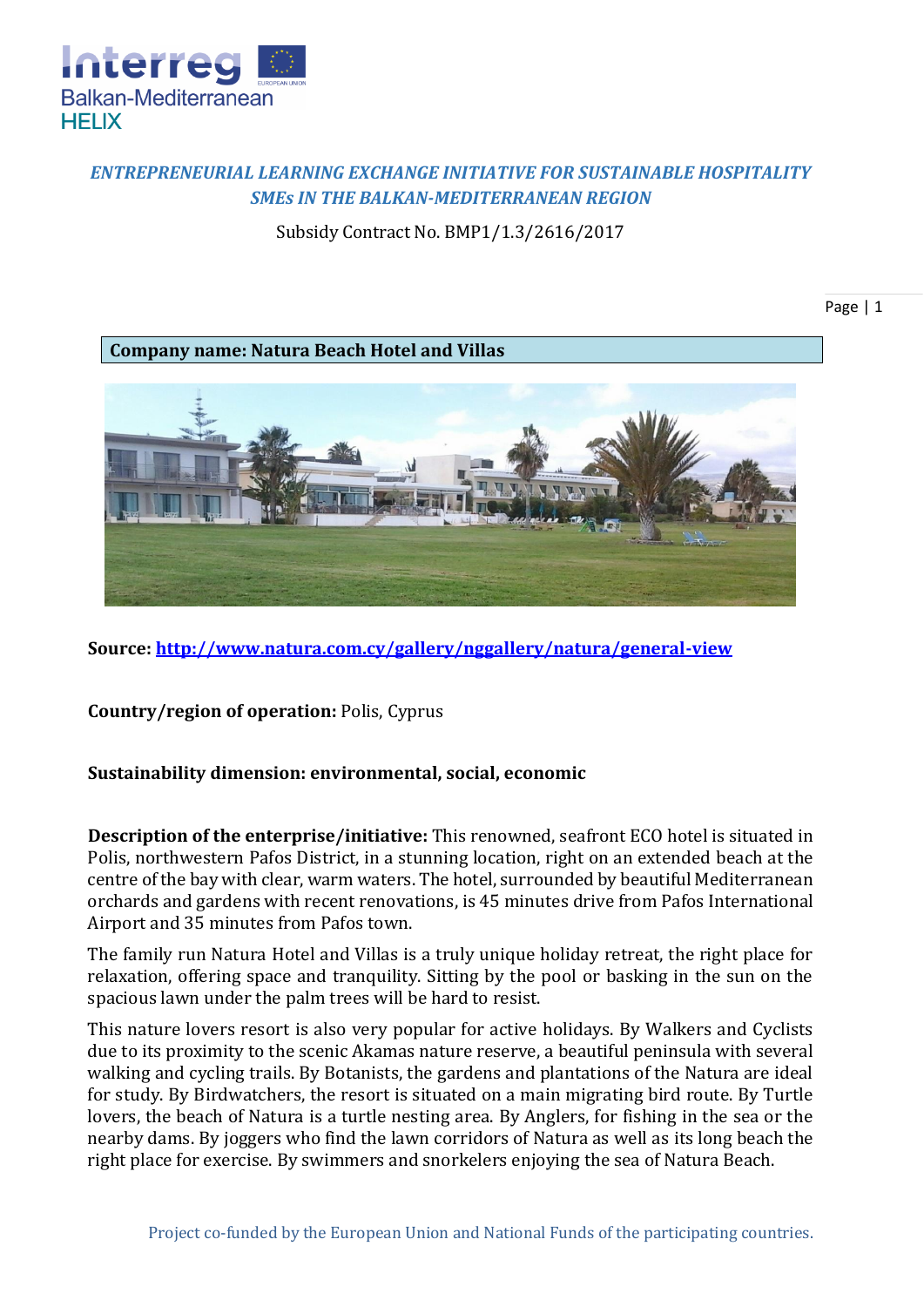

The Natura is also the ideal place for children as they find their paradise playing and running freely on the large lawns.

The Natura is the right place for weddings. The extensive lawns overlooking the Mediterranean with spectacular sunsets are ideal for romantic wedding ceremonies and receptions.

centre, offering among other things instruction in scuba diving at all levels. An unforgettable Page | 2 The Natura Beach is a Padi Gold Palm Resort in association with a nearby Water Sports experience is also a boat ride along the Akamas peninsula coastline with a swim in the blue lagoon of Fontana Amoroza area.

**Social/ community impact sought:** Continuing the family tradition in combining agricultural production and hospitality services as adjusting the business to the need for providing healthy and local food and implementing measures for environment protection.

**Stakeholders**: guests, society

**Approach applied:** Organic and local products, Use of renewable energy resources, Waste management

**Innovation applied:** the hotel's vegetable garden covers the needs of the kitchen year round; guests are welcome to participate in olive and orange picking; lectures on the nature of Cyprus and guided walks to the Akamas Peninsula Nature Reserve are organized by the hotel and are free to all guests

**Social impact and business results achieved:** The Natura Beach Hotel and Villas received the Business Tourism Sustainability Award. It is also a member of www.responsibletravel.com and organicholidays.co.uk.

**Financial situation / sustainability of the business model**: Living up to its name the Natura Beach is a hotel with a strong environmental ethos:

Design:

The characteristic low-profile design of the hotel buildings and their distance from the beach are part of the management's effort of not imposing upon the surrounding environment.

Water conservation and sewage treatment:

A separate piping network provides ground water from own well to lavatories thus saving valuable drinking water. The ground water is also used for the irrigation of the hotel's plantations and herb gardens. All waste water is collected in a sophisticated on-site biological treatment station and the treated water is used for irrigating the orchards. Guests can help in the efforts by choosing when to change towels for obvious environmental reasons.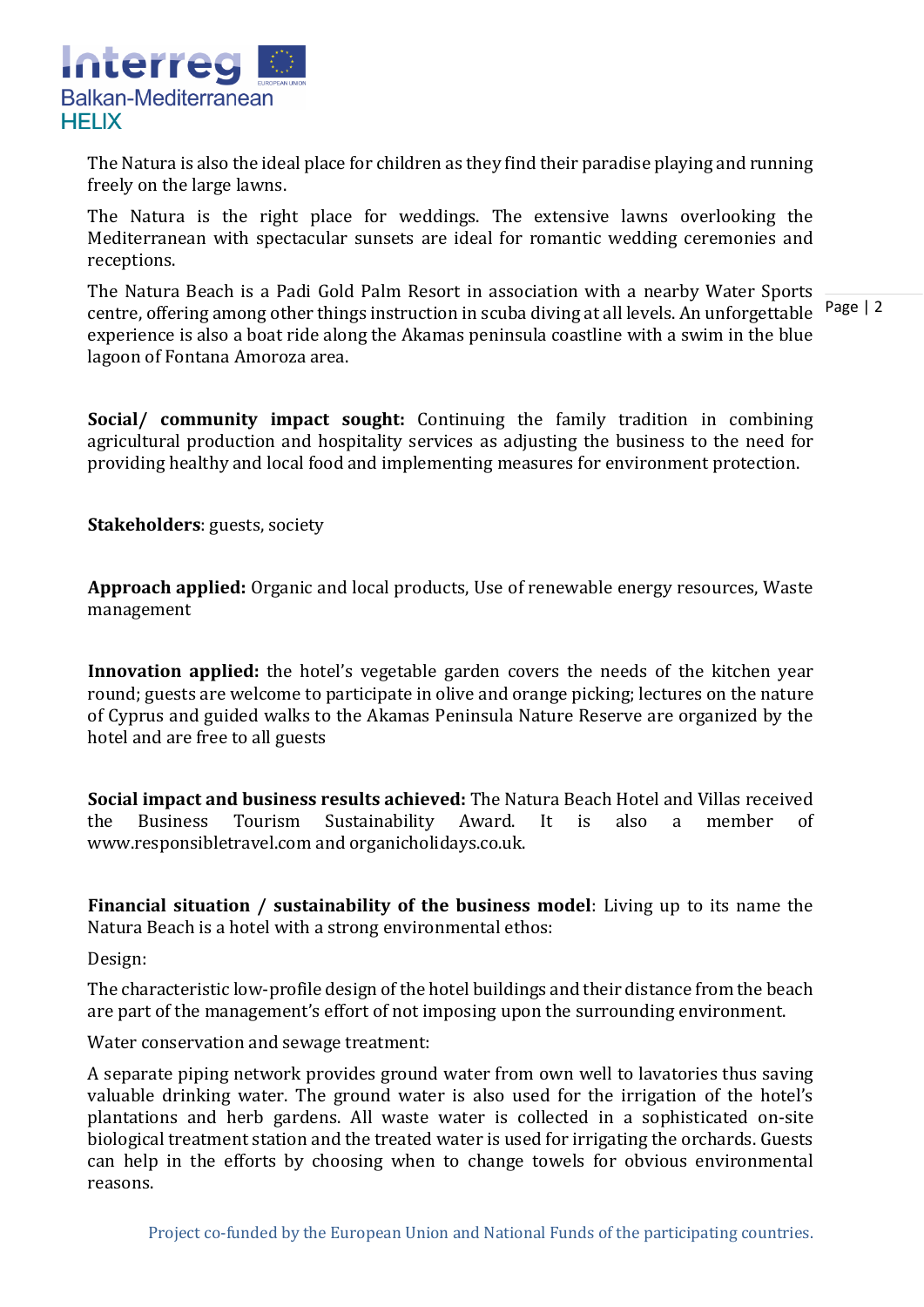

Energy conservation and recycling:

Air-conditioning and all lighting in the bedrooms also go off when the key holder is removed Page | 3 A solar panel system ensures that for most of the year no fuel at all is used for heating the water. The photovoltaic system covers a considerable amount of everyday electricity needs. The eight swimming pools are cleaned and filtered with the use of green solar energy. Economy light bulbs are used in all rooms and common areas. The air-conditioning units go off when the glass doors to the balcony or terrace are not well shut, avoiding wasteful use. from the slot when the guest is away.

Reuse and recycling are priorities of the Hotel. Huge amounts of organic matter is composted and used in the organic vegetable gardens. Paper, metal, glass and plastic are all recycled.

Turtles:

The beach has always been a breeding ground for Sea Turtles (both the Careta Careta and the Chelonia Mitas). Because of this, measures such as avoiding bright lights and excessive water sports on beach, etc. are taken. Turtle nests are monitored and protected. In fact, the numbers are going up every year.

## Education:

Occasional lectures on the nature of Cyprus and guided walks to the Akamas Peninsula Nature Reserve are organized by the hotel and are free to all guests.

The Natura Restaurant offers a wide variety of traditional Cypriot and Mediterranean dishes making extensive use of locally grown products including a wide variety of hotel grown organic vegetables.

The Natura Beach is located in an agricultural estate which has been in the family of the owners for generations. The present owners continue the agricultural tradition as part of the overall Natura holistic and sustainable concept.

The hotel plantations, on the left, right and in front of the buildings, provide most of the fruit and vegetables used by the kitchen. Over 600 citrus trees supply fresh, organic juice and fruits throughout most of the year. The 400 olive trees produce a few thousand liters of organic extra virgin olive oil annually, as well as delicious olives, both used extensively by the restaurant chef. Depending on the season, guests can participate in olive and orange picking. Other trees like bananas, figs and palm trees turn the estate into an exotic park.

The organic vegetable garden, at the east side of the estate nearly covers the needs of the kitchen year round. The diverse range of organic vegetables is used in salads, accompanies the main dishes, and is also the main ingredient in many of the vegetarian dishes.

The organic herb garden, near the tennis court, provides unique Mediterranean flavours to the dishes and also a range of healthy herbal infusions.

The nearby small animal farm (goats, chickens turkeys, ducks, rabbits etc) provides some of the requirements i.e. free range eggs or the milk for cheeses like halloumi and anari.

## **Key success factors:** self-sustainment